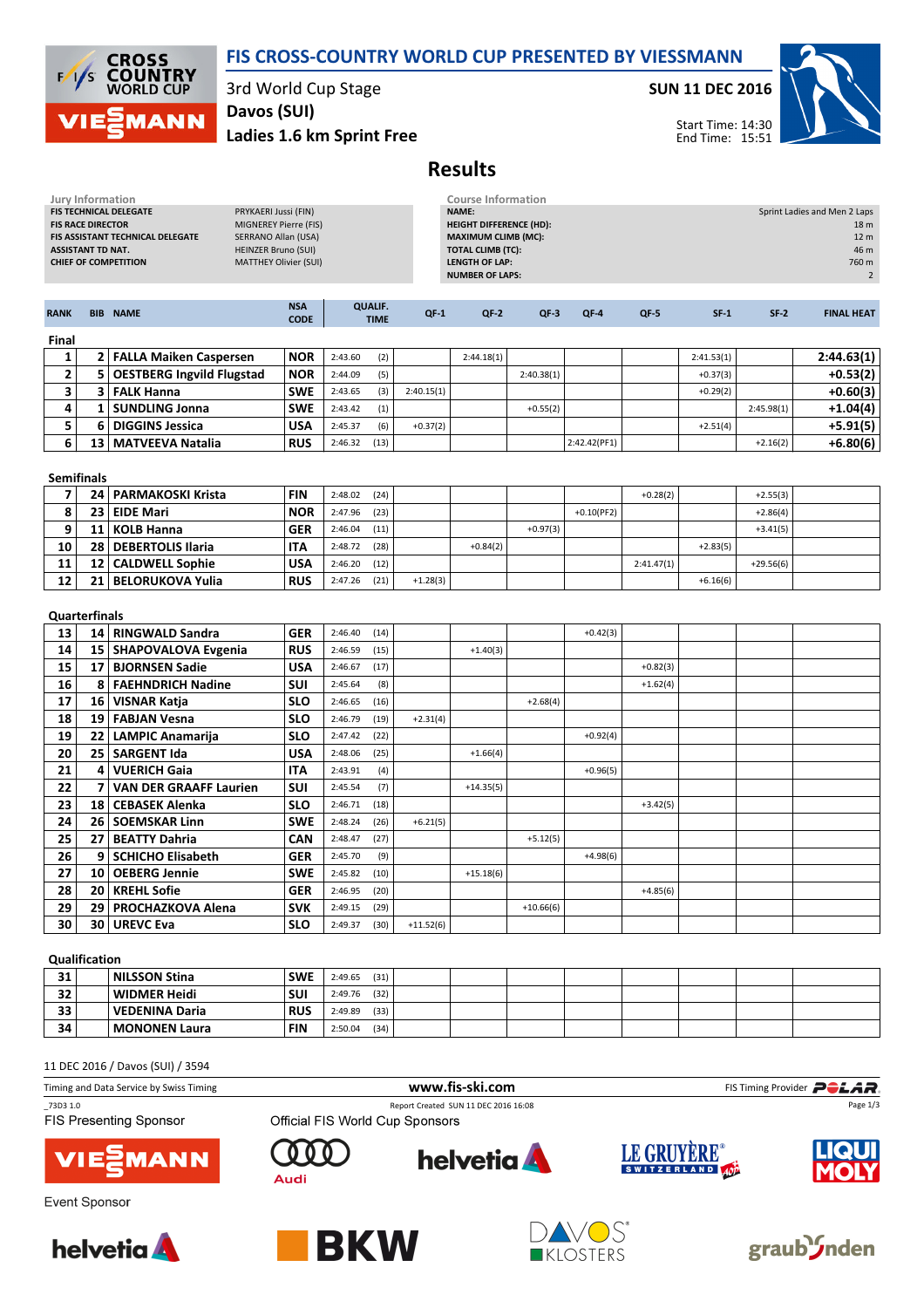



3rd World Cup Stage

Davos (SUI)

SUN 11 DEC 2016



T

Start Time: 14:30 End Time: 15:51

Т

Т

Ladies 1.6 km Sprint Free Results RANK BIB NAME NEWSALE CONTROL QUALIF. TIME QF-1 QF-2 QF-3 QF-4 QF-5 SF-1 SF-2 FINAL HEAT CODE Qualification<br>35 WENG Heidi  $NOR$  2:50.15 (35) ┱ Т ٦

| -- | ,,,,,,,,,,,,,                  |            |         | $\sim$ |  |  |  |  |
|----|--------------------------------|------------|---------|--------|--|--|--|--|
| 36 | <b>CARL Victoria</b>           | <b>GER</b> | 2:50.43 | (36)   |  |  |  |  |
| 37 | <b>KOVALEVA Polina</b>         | <b>RUS</b> | 2:50.53 | (37)   |  |  |  |  |
| 38 | <b>INGEMARSDOTTER Ida</b>      | <b>SWE</b> | 2:50.54 | (38)   |  |  |  |  |
| 39 | <b>GROHOVA Karolina</b>        | <b>CZE</b> | 2:50.71 | (39)   |  |  |  |  |
| 40 | <b>SLIND Silje Oeyre</b>       | <b>NOR</b> | 2:51.02 | (40)   |  |  |  |  |
| 41 | <b>KYLLOENEN Anne</b>          | <b>FIN</b> | 2:51.30 | (41)   |  |  |  |  |
| 42 | <b>LAURENT Greta</b>           | <b>ITA</b> | 2:51.38 | (42)   |  |  |  |  |
| 43 | <b>SOBOLEVA Elena</b>          | <b>RUS</b> | 2:51.67 | (43)   |  |  |  |  |
| 44 | <b>HAGA Ragnhild</b>           | <b>NOR</b> | 2:52.05 | (44)   |  |  |  |  |
| 45 | <b>STIFFLER Tatjana</b>        | <b>SUI</b> | 2:52.14 | (45)   |  |  |  |  |
| 46 | <b>RONCARI Debora</b>          | <b>ITA</b> | 2:52.40 | (46)   |  |  |  |  |
| 47 | <b>PATTERSON Caitlin</b>       | <b>USA</b> | 2:52.44 | (47)   |  |  |  |  |
| 48 | <b>CANCLINI Alice</b>          | <b>ITA</b> | 2:52.51 | (48)   |  |  |  |  |
| 49 | <b>MARCISZ Ewelina</b>         | POL        | 2:52.64 | (49)   |  |  |  |  |
| 50 | <b>VON SIEBENTHAL Nathalie</b> | <b>SUI</b> | 2:53.49 | (50)   |  |  |  |  |
| 51 | <b>MALEC Vedrana</b>           | <b>CRO</b> | 2:53.55 | (51)   |  |  |  |  |
| 52 | <b>SAARINEN Aino-Kaisa</b>     | <b>FIN</b> | 2:53.76 | (52)   |  |  |  |  |
| 53 | <b>BROWNE Cendrine</b>         | CAN        | 2:54.70 | (53)   |  |  |  |  |
| 54 | <b>TIKHONOVA Yulia</b>         | <b>BLR</b> | 2:55.26 | (54)   |  |  |  |  |
| 55 | <b>NEPRYAEVA Natalia</b>       | <b>RUS</b> | 2:55.88 | (55)   |  |  |  |  |
| 56 | <b>KIRILLOVA Anastasia</b>     | <b>BLR</b> | 2:57.04 | (56)   |  |  |  |  |
| 57 | <b>SCHWARZ Nathalie</b>        | <b>AUT</b> | 2:57.15 | (57)   |  |  |  |  |
| 58 | <b>RANDALL Kikkan</b>          | <b>USA</b> | 2:57.18 | (58)   |  |  |  |  |
| 59 | <b>CARRIER-LAFORTE Sophie</b>  | <b>CAN</b> | 2:57.87 | (59)   |  |  |  |  |
| 60 | <b>SHEVCHENKO Anna</b>         | <b>KAZ</b> | 2:59.48 | (60)   |  |  |  |  |
| 61 | <b>STEPHEN Elizabeth</b>       | <b>USA</b> | 3:00.29 | (61)   |  |  |  |  |
| 62 | <b>LETOCHA Urszula</b>         | <b>POL</b> | 3:00.79 | (62)   |  |  |  |  |
| 63 | <b>STOYAN Anna</b>             | <b>KAZ</b> | 3:01.61 | (63)   |  |  |  |  |
| 64 | <b>SERONOSOVA Polina</b>       | <b>BLR</b> | 3:02.79 | (64)   |  |  |  |  |
| 65 | <b>SHEVCHENKO Valentina</b>    | <b>UKR</b> | 3:03.18 | (65)   |  |  |  |  |
| 66 | <b>BYKOVA Irina</b>            | <b>KAZ</b> | 3:03.54 | (66)   |  |  |  |  |
| 67 | <b>OJASTE Triin</b>            | <b>EST</b> | 3:04.40 | (67)   |  |  |  |  |
| 68 | <b>MANDRIKA Olga</b>           | <b>KAZ</b> | 3:04.57 | (68)   |  |  |  |  |
| 69 | <b>ANTYPENKO Tetyana</b>       | <b>UKR</b> | 3:07.64 | (69)   |  |  |  |  |

## Did Not Start - Qualification

| ∣ Diu N∪ι Jiai ι<br>' Oudlilludulul |                   |  |
|-------------------------------------|-------------------|--|
| -NIC                                | <b>CAN</b><br>.   |  |
| <b>RONF</b><br>raina<br>---------   | <b>SUI</b><br>___ |  |

11 DEC 2016 / Davos (SUI) / 3594

| Timing and Data Service by Swiss Timing   |                                 | www.fis-ski.com                      | FIS Timing Provider <b>POLAR</b> |              |  |
|-------------------------------------------|---------------------------------|--------------------------------------|----------------------------------|--------------|--|
| 73D3 1.0<br><b>FIS Presenting Sponsor</b> | Official FIS World Cup Sponsors | Report Created SUN 11 DEC 2016 16:08 |                                  | Page 2/3     |  |
| <b>VIESMANN</b>                           | Audi                            | <b>helvetia</b>                      | LE GRUYÈRE®                      | <b>LIQUI</b> |  |











graub<sup>S</sup>nden